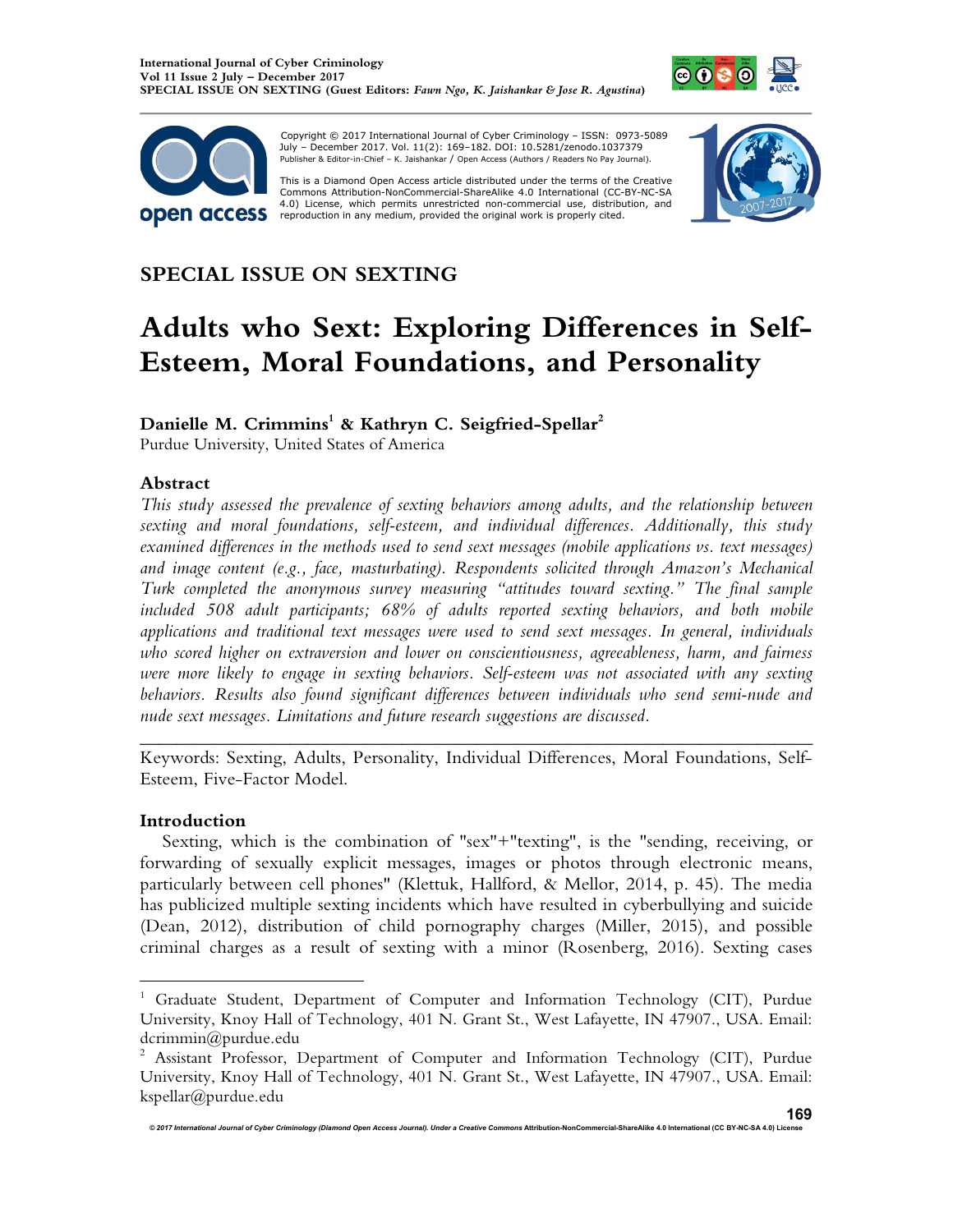resulting in cyberbullying and suicide have garnished nationwide media attention, such as the case of Jessica Logan (Hastings, 2009); however, some research suggests positive links to sexting, specifically greater levels of sexual satisfaction (Stasko & Geller, 2015). As there are both negative and positive outcomes for engaging in sexting, the phenomenon warrants further investigation.

In 2009, Music Television (MTV) and Associated Press (AP) found 3 of 10 individuals, ages ranging from 14 - 24 years old, reported engaging in sexting. Similarly, Gordon-Messer and colleagues (2013) found nearly 30% of respondents, ages ranging from 18 - 24, engaged in sexting. Samimi and Alders (2014) found 60% of college students reported they were currently engaging in sexting or had engaged in sexting in the past which is similar to Delevi and Weisskirch (2013) who found 89% of college students engage in sexting. As statistics point out, sexting is prevalent among teens and young adults. A review of sexting literature in 2014 found the majority of studies (52%) sampled participants with ages ranging from 10 - 19 (Klettke, Hallford, & Mellor, 2014). However, a recent study has found sexting is also prevalent among adults. Specifically, Stasko and Geller (2015) found 88% of adults (ages ranging from 18 - 82 years old) engage in sexting.

Researchers suggest text messaging is the main method individuals use to engage in sexting (Drouin & Landgraff, 2011). Similarly, researchers found British adolescents (12 - 15 years old) primarily use Blackberry Messenger for sexting (Ringrose, Harvey, Gill & Livingstone, 2013). In recent years, however, individuals have started using mobile messaging applications to communicate. For instance, as of February 2017, there were over 35 million Snapchat users and over 19 million WhatsApp users per month (Statistica, 2017). Snapchat gained media attention because of the assumption it was used for sexting (Wortham, 2013). Recently, Van Ouytsel and colleagues (2017) examined the methods used by adolescents in Belgium to sext through qualitative interviews. Results indicated individuals primarily use mobile applications, such as Snapchat and WhatsApp, to engage in sexting because they believe it was more convenient and less likely to be accessed compared to E-mail and Facebook messenger, which they viewed as too "open" (Van Ouytsel, Van Gool, Walrave, Ponnet, & Peeters, 2017).

Previous research has also examined the relationship between sexting, personality characteristics (Delevi & Weisskirch, 2013), and self-esteem (Hudson, 2011; Gordon-Messer et al., 2012). More specifically, Delevi and Weisskirch (2013) found extraversion to be a predictor for sexting via text message and neuroticism and low agreeableness predicted sending a sexually suggestive photo (i.e., photo in underwear) among a sample of undergraduate students. Among college students, researchers found self-esteem to not be significantly related to sexting (Gordon-Messer et al., 2012; Hudson, 2011).

Finally, an individual's moral foundation has not directly been assessed with regards to sexting behaviors. However, the National Campaign's Sex & Tech Survey (2008) listed "immoral" as a choice for not sexting, which resulted in 34% of respondents indicating they do not engages in sexting because they perceive it to be "immoral." Similarly, Abraham (2015) asked non-sexters their reason for not engaging in sexting. Responses included: "I find it to be inappropriate" (68%); It violates a religious/cultural belief (26%); and "I find it dangerous" (63%). Additionally, Abraham (2015) asked non-sexters their perception of individuals who engage in sexting, 78% indicated it was because "they don't know how risky it is". The second most popular reason was "those who sexts engage in more sexual activity" (nearly 30%). Overall, the National Campaign's survey (2008) and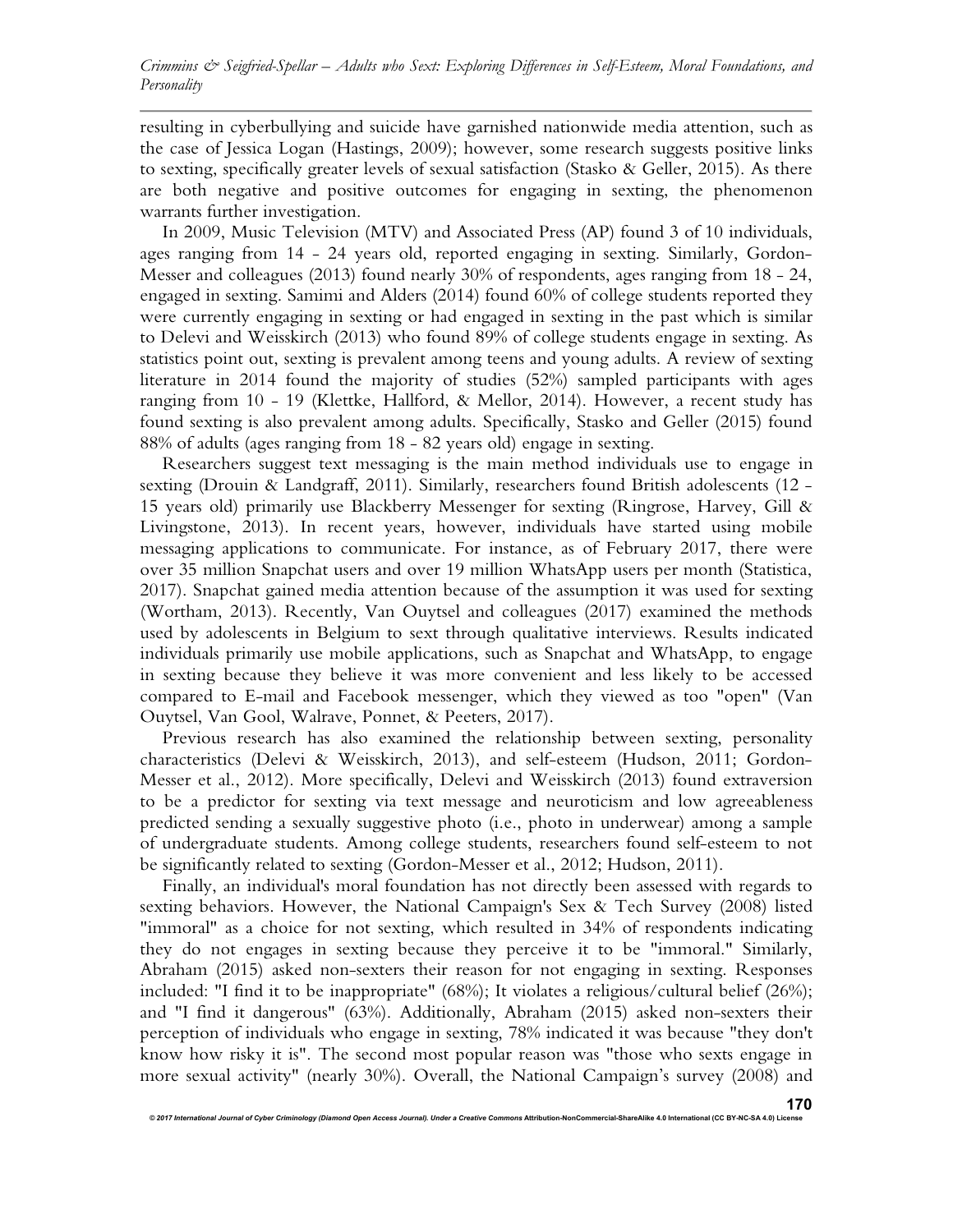

Abraham (2015) study examined individuals' attitudes and beliefs toward sexting rather than morality specifically; however, based on these responses, moral foundations may play a role in engaging in sexting behaviors.

### **Current Study**

The overall goal of the current study was to assess the sexting behaviors of adults in a general internet-based sample, as well as the relationship between sexting, moral foundations, self-esteem, and individual differences. Additionally, the current study explored the prevalence of different methods used for sexting (i.e., traditional text messages vs. mobile application), and the type of the image/video (i.e., semi-nude vs. nude), as well as the recipient (e.g., boyfriend vs. stranger) and content of the image (e.g., face, masturbating).

Based on previous literature and the specific aims associated with the current study, the following three hypotheses were tested:

- H1. There are mean differences between individuals who sext and individuals who do not on personality, moral foundations, and self-esteem.
- H2: There are mean differences between those who send *semi-nude* sext messages and those who do not on personality, moral foundations, and self-esteem.
- H3: There are mean differences between those who send *nude* sext messages and those who do not on personality, moral foundations, and self-esteem.

#### **Methods**

#### *Participants*

514 respondents consented to the anonymous, online survey. However, prior to analysis, 6 respondents were deleted due to incomplete data as a result of either not qualifying for the study ( $n = 1$ ; e.g., under 18 years of age), or dropping out before completion ( $n = 5$ ), The final dataset for statistical analyses included 508 respondents. As shown in Table 1, the majority of respondents identified as male  $(n = 278; 54.8\%)$ , Caucasian/White (n = 391, 77%), heterosexual (n = 434; 85.5%) and single, never married ( $n = 270$ ; 53.2%). The average age of participants was 33.28 (SD = 9.96; Range 18 - 72). Of the total sample ( $N = 508$ ), 68% of individuals indicated they had sent a sext messages (semi-nude and/or nude) regardless of the method used (i.e., text message vs. mobile application) compared to 32% of individuals who reported never sending a sext message.

#### *Materials*

The study consisted of five surveys/questionnaires: demographics, sexting behaviors, five-factor model, moral foundations, and self-esteem. The demographic questionnaire consisted of nine questions which asked participants to self-report descriptive information (e.g., gender, age, race). Sexting behaviors were measured using a modified version of the "Sex and Tech" survey, which was developed by the National Campaign to Prevent Teen and Unplanned Pregnancy (2008). For the purpose of this study, sexting refers to an individual sending nude and/or semi-nude photos and/or videos via text messages or mobile application. Text messages includes traditional texting through short messaging services through the telephone system (SMS); whereas, mobile applications include application software that allows the sending of messages between app users (e.g., Snapchat,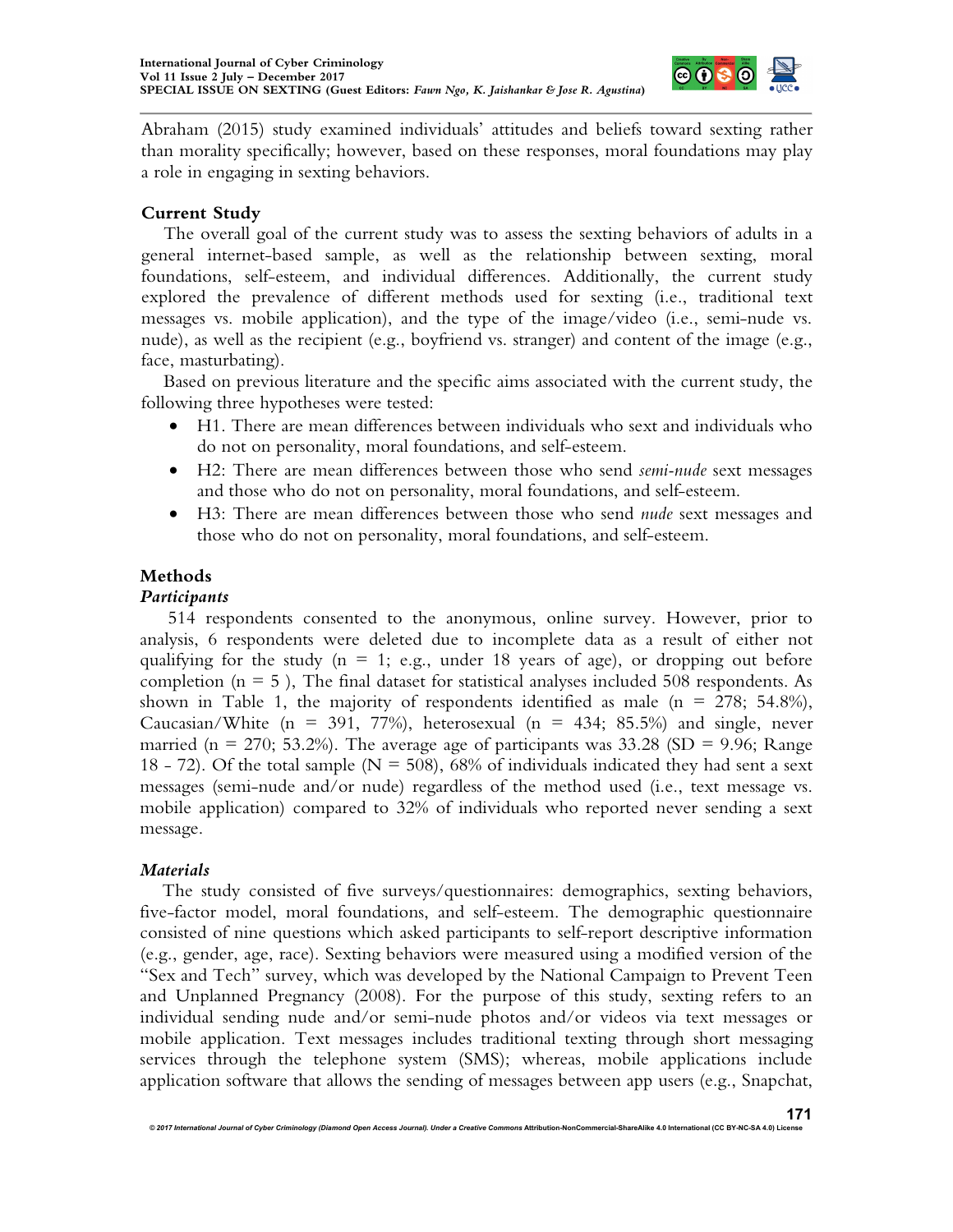WhatsApp, Facebook Messenger). The original Sex and Tech survey contained 25 items, but the present study only included four of these items, namely whether the respondent has ever sent a semi-nude or nude sext and if the semi-nude or nude sext included the respondent's face.

| <b>Variable</b> |                   | <b>Sexted</b>           | <b>Never Sexted</b>   | <b>Total</b>            |  |
|-----------------|-------------------|-------------------------|-----------------------|-------------------------|--|
|                 |                   | $(n = 344)$             | $(n = 164)$           | $(N = 508)$             |  |
|                 | 18-24             | 69(20.1)                | 17(10.4)              | 86 (16.9)               |  |
|                 | $25 - 30$         | 123 (35.8)              | 35(21.3)              | 158(31.1)               |  |
|                 | $31 - 34$         | 62(18)                  | 24(14.6)              | 86 (16.9)               |  |
| Age             | 35-40             | 50(14.5)                | 33(20.1)              | 83 (16.3)               |  |
|                 | $41 - 44$         | 16(4.7)                 | 10(6.1)               | 26(5.1)                 |  |
|                 | $45 - 50$         | 12(3.5)                 | 13(7.9)               | 25(4.9)                 |  |
|                 | $50 +$            | 12(3.5)                 | 32(19.5)              | 44(8.7)                 |  |
|                 | Female            | 144 (41.9)              | 83 (50.6)             | 227(44.7)               |  |
| Gender          | Male              | 198 (57.7)              | 80 (48.8)             | 278(54.8)               |  |
|                 | Transgender       | (0.7)<br>$\overline{2}$ | (0.6)<br>$\mathbf{1}$ | (0.6)<br>3              |  |
|                 | African American  | 28 (8.1)                | 7(4.3)                | 35(6.9)                 |  |
|                 | Asian             | 26(7.5)                 | 7(4.3)                | 33(6.5)                 |  |
|                 | Caucasian / White | 257(74.8)               | 134 (81.7)            | 391 (77)                |  |
| Race            | Hispanic          | 25(7.2)                 | 9(5.5)                | 34 $(6.7)$              |  |
|                 | Other             | 8(2.3)                  | 4(2.4)                | 12(2.3)                 |  |
|                 | Decline           | $\boldsymbol{0}$        | 3(1.8)                | 3(0.6)                  |  |
|                 | Heterosexual      | 285 (82.9)              | 149 (90.8)            | 434 (85.5)              |  |
|                 | Homosexual        | 16(4.6)                 | 4(2.4)                | 20(3.9)                 |  |
| Sexual          | Bi-Sexual         | 39(11.3)                | 6(3.6)                | 45(8.8)                 |  |
| Orientation     | Other             | 4(1.1)                  | 1(0.6)                | 5(1)                    |  |
|                 | Decline           | $\boldsymbol{0}$        | 4(2.4)                | 4(.8)                   |  |
|                 | Single            | 195 (56.8)              | 75(45.7)              | 270 (53.2)              |  |
|                 | CL or CU          | 17(4.9)                 | 6(3.7)                | 23<br>(4.5)             |  |
| Marital         | Married           | 108(31.3)               | 66 (40.2)             | 174 (34.2)              |  |
| <b>Status</b>   | Divorced          | 18(5.2)                 | 12(7.3)               | 30<br>(5.9)             |  |
|                 | Other             | 6(1.7)                  | 3(1.8)                | 9<br>(1.7)              |  |
|                 | Decline           | $\boldsymbol{0}$        | 2(1.2)                | $\overline{2}$<br>(0.4) |  |

**Table 1.** *Demographics for Self-Reported Sexting vs. Non-Sexting*

*Note.* Values represent frequency with percentages in parentheses. Any discrepancies due to rounding. CL or CU = Common Law or Civil Union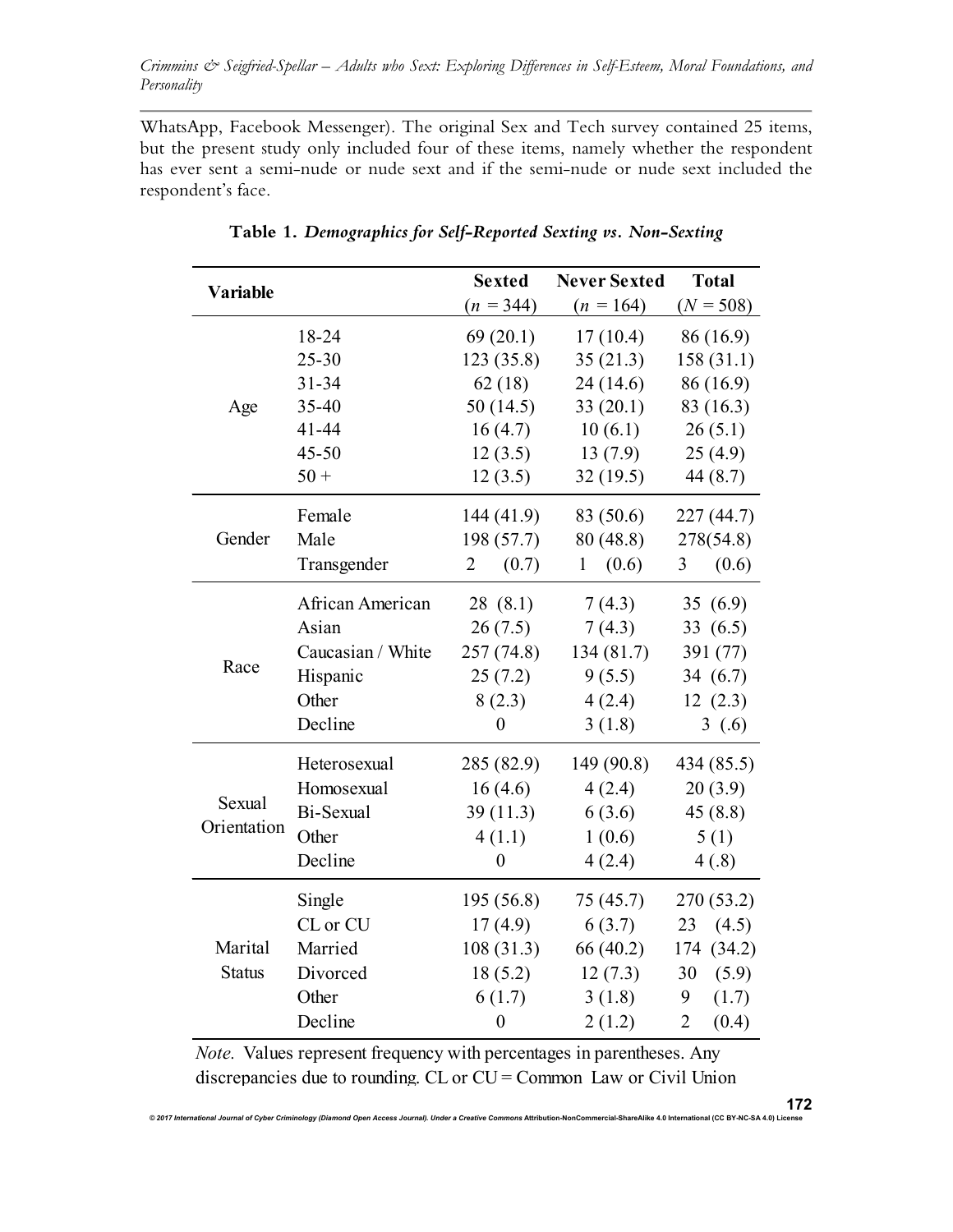

The original Sex and Tech (2008) survey aimed at examining sexting behaviors and attitudes towards sexting; as the current study specifically aimed at understanding sexting behaviors, the 21 questions not pertaining to sexting behaviors were removed from the survey. This adaptation of the Sex and Tech (2008) survey has been used in a previous study which investigated sexting behavior (see Crimmins & Seigfried-Spellar, 2014). Additionally, the questions were adapted into four sets of questions to look at the different methods used for sending sext messages, including: nude images sent via text; semi-nude images sent via text; nude images sent via mobile application; and semi-nude images sent via mobile application.

The Five-Factor Model Rating Form (FFMRF; Widiger, 2004) measured the respondents' individual differences based on the Big 5 personality characteristics: Neuroticism, Extraversion, Openness to Experience, Agreeableness, and Conscientiousness. Participants were given 30 opposite word pairs (e.g., introverted vs. extroverted) and asked to rate themselves using a 5-point Likert scale ranging from 1 (extremely low) to 5 (extremely high). Based on FFMRF scoring, the scale resulted in five subscales: Extraversion ( $\alpha = .80$ ), Agreeableness ( $\alpha = .70$ ), Neuroticism ( $\alpha = .83$ ), Openness to Experience ( $\alpha$  = .72), and Conscientiousness ( $\alpha$  = .80).

The survey also consisted of the Moral Foundations Questionnaire (MFQ; Haidt, 2012; Graham, Haidt, & Nosek, 2008), which assessed how individuals determine if something is right or wrong. The scale consists of 32 questions, and participants were asked to rate themselves using a 6-point Likert scale ranging from 0 (not all relevant) to 6 (extremely relevant). This scale was created based on the Moral Foundation Theory, which was first developed by Haidt and Joseph (2004). Using the scoring guidelines for the Moral Foundation Questionnaire, five subscales were created: Harm ( $\alpha$  = .72), Fairness ( $\alpha$  = .71), In-group ( $\alpha$  = .77), Authority ( $\alpha$  = .77), and Purity ( $\alpha$  = .88).

Finally, self-esteem was measured using Rosenberg's (1965) Self-Esteem Scale, which has previously been used in the sexting literature (Gordon-Messer et al., 2012; Hudson, 2011). This scale consists of 10 questions using a 5-point Likert scale ranging from 1 (strongly agree) to 5 (strongly disagree); for instance, participants were asked "I feel I have a number of good qualities." A higher score indicated a higher level of self-esteem. For the current study, the Self-Esteem scale yielded a Cronbach's alpha of .94.

#### *Design and Procedure*

The study was conducted electronically using an anonymous, Internet-based survey on the survey platform Qualtrics. Researchers have found the Internet is adequate and valid tool for conducting social psychological and experimental research (McGraw et al. 2000; Lewis et al. 2009). Further, Lewis and colleagues (2009) suggest web-based surveys generate a more generalizable sample. The online survey solicited participants from Amazon's Mechanical Turk (MTurk) in order to obtain a sample of adult Internet users. Research has demonstrated MTurk may be used to obtain high-quality data inexpensively and rapidly from a diverse participant pool (Arditte, Çek, Shaw, & Timpano, 2016; Johnson & Borden, 2012; Miller, Crowe, Weiss, Maples-Keller, & Lynam, 2017) and provides better generalizability than snowball sampling procedures (Berinsky, Huber, & Lenz, 2011).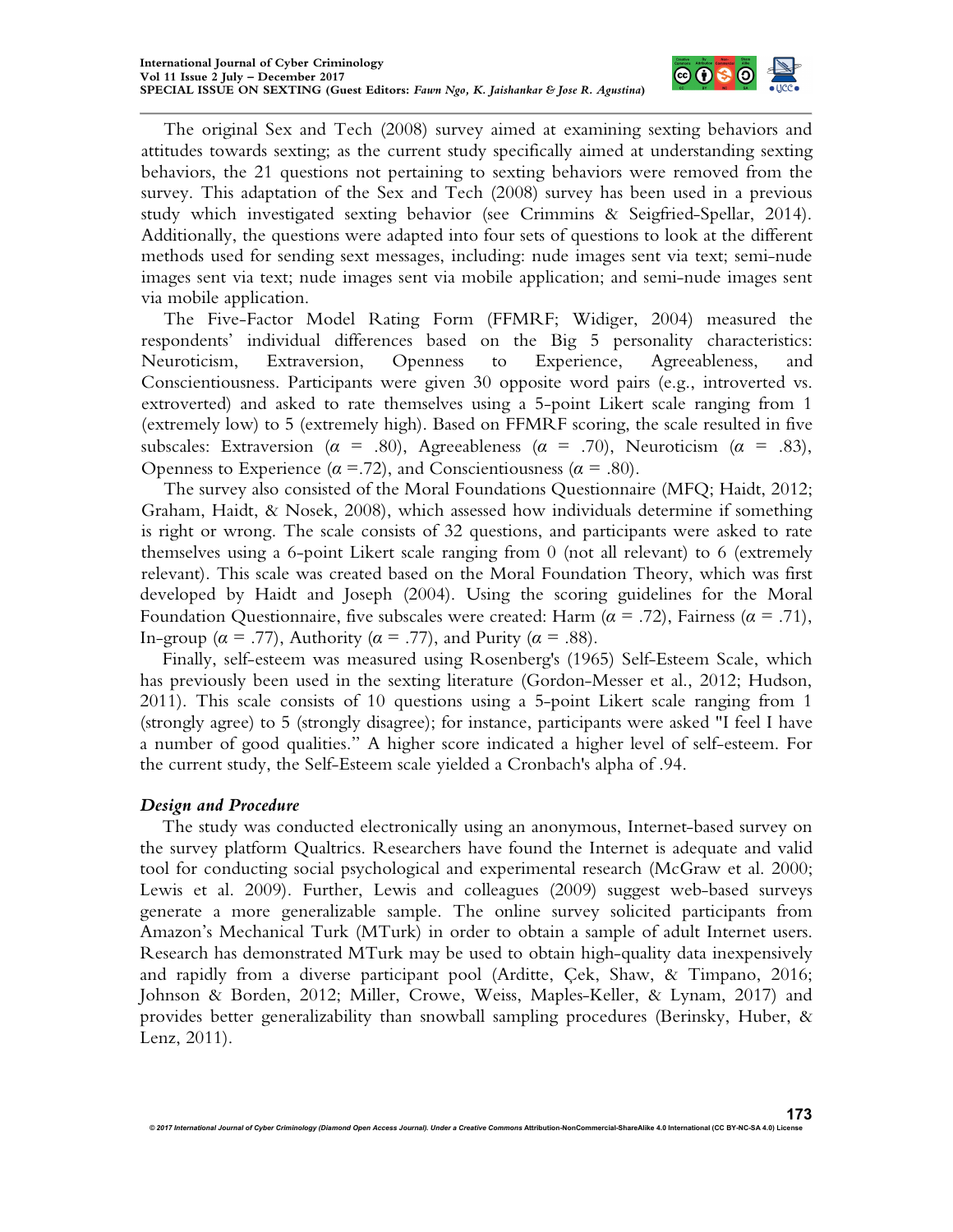The study was advertised on Mechanical Turk as "Anonymous Survey: Attitudes toward Sexting Behaviors." The study was advertised for two days in April 2017. To qualify for participation, individuals were required to be permanent residents in the United States and at least 18 years or older. Further, the study only solicited individuals who were high reputation workers (i.e., 95% and above approval ratings), which indicates the individual has a high success rate for completing "HITS" or human intelligence tasks (see Peer, Vosgerau, & Acquisti, 2014). Upon completion, participants were provided a "code word" which they anonymously submitted through MTurk's website for compensation. The code word was changed daily, and the Qualtrics software prevented ballot box stuffing. In line with current pricing practices on MTurk, participants were paid \$0.50 for completing the survey.

During the course of the survey, no identifying information was collected (e.g., name, social security number, IP address); instead, participants were randomly assigned an ID number. Anonymity and confidentiality increase the participant's confidence in selfdisclosing deviant behavior. The survey began with a consent page which detailed the purpose of the study, the voluntary nature of the study and the confidentiality of the data collected, per Institutional Review Board (IRB) protocols. Participants were able to quit the survey at any time and the study took approximately 15 minutes to complete. The demographic portion of the survey was force choice; however, respondents were able to decline to respond to any question, per IRB protocols. Additionally, a validation question was also included to identify participants who were not carefully reading the questions and/or randomly selecting answers. All respondents were treated in accordance with the ethical standards set forth by the American Psychological Association (APA).

#### *Analytical Strategy*

Two-tailed statistical significance was set at the alpha level of .05 prior to any analyses; however, due to the exploratory nature of this study, significance levels of .10 were also included. Descriptive analyses explored the frequency of behaviors based on respondent demographics (e.g., gender, race, marital status). Additionally, frequencies explored the prevalence of sexting behaviors based on the method used to send the sexts (texting vs. mobile applications), as well as the content of the image/video (e.g., face, masturbating). Sexting behaviors were examined based on three categories: individuals who never sexted vs. sexted (dichotomous); individuals who sent *semi-nude* sext vs. never sent a *semi-nude* sext (dichotomous); and individuals who never sent a *nude* sext vs. sent a *nude* sext (dichotomous).In addition, a zero-order correlation determined if any of the variables were significantly related to sexting behaviors. Finally, mean differences were explored for the significantly correlated variables using a one-way analysis of variance (ANOVA); we calculated the effect size using omega (*ω*), which is considered to be less biased compared to eta squared (see Field, 2013; Kirk, 1996).

# **Results**

# **Descriptives**

As shown in Table 1, the majority of participants (*n* = 344; 68%) reported sexting. The majority of sexters identified as male (*n* = 198; 58%), Caucasian/white (*n* = 257, 75%), heterosexual ( $n = 285, 83\%$ ), and single ( $n = 195, 57\%$ ). The mean age for sexters was 31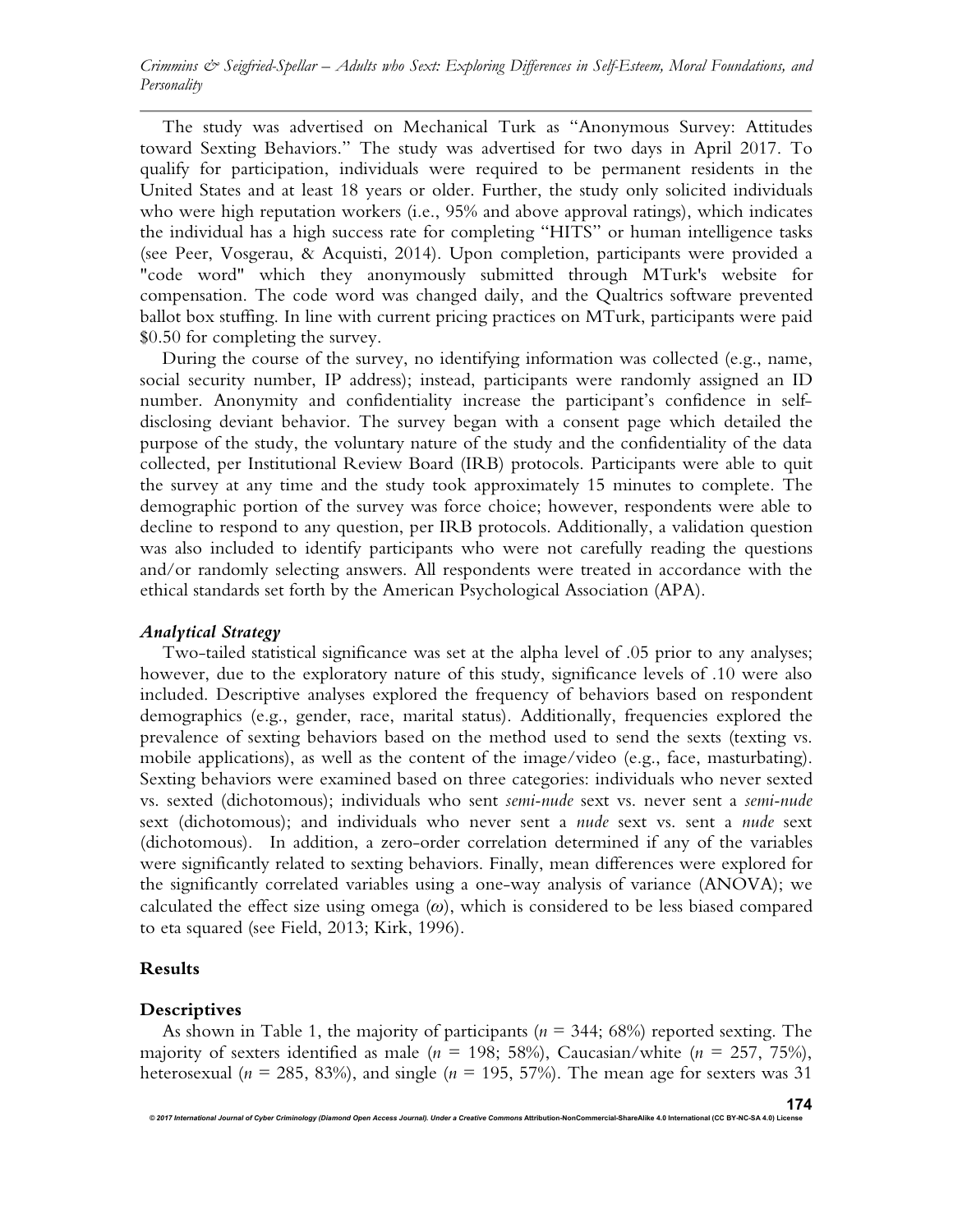

years  $(SD = 7.92$ ; Range 18 - 68 years). As shown in Table 3, there was a positive, significant relationship between sending a *semi-nude* sext and sending a *nude* sext message,  $r_{\varphi}(507) = .42$  with  $p = .001$ , respectively. Results suggest individuals who send a seminude sext messages are more likely to also send a nude sext message.

As shown in Table 2, the majority of respondents reported sending a *semi-nude* photo/video via text message (*n* = 291, 57%); however, only 1/3 (*n* = 168, 33%) of individuals self-reported sending a *nude* photo/video via text message. It was even less common for individuals to send sexts via mobile applications (e.g., Snapchat); 103 (20%) individuals reported sending a *semi-nude* image, and 50 (10%) reported sending a *nude* image via mobile applications.

|                       |                      | <b>Text</b> |             | <b>Mobile App</b> |            |  |
|-----------------------|----------------------|-------------|-------------|-------------------|------------|--|
|                       |                      | Semi-Nude   | Nude        | Semi-Nude         | Nude       |  |
| Variable              |                      | $(n = 291)$ | $(n = 168)$ | $(n = 103)$       | $(n = 50)$ |  |
| Face Shown            | Yes                  | 161(55.7)   | 93 (55.5)   | 67(65)            | 34(68.6)   |  |
| in Image              | N <sub>o</sub>       | 127(43.6)   | 73 (43.2)   | 36(35)            | 15(29.4)   |  |
|                       | Decline              | 2(0.7)      | 2(1.2)      | $\theta$          | 1(2)       |  |
| Sexual                | Yes                  | 128(44)     | 95 (56.8)   | 55 (53.4)         | 34 (66.7)  |  |
| Activity in<br>Image  | N <sub>o</sub>       | 161(55.3)   | 73 (43.2)   | 47(45.6)          | 14(29.4)   |  |
|                       | Decline              | 2(0.7)      | $\theta$    | 1(1)              | 2(3.9)     |  |
| Recipient<br>of Image | Stranger             | 32(11.1)    | 20(11.9)    | 21(20.4)          | 13(25.5)   |  |
|                       | Acquaintance         | 48 (16.7)   | 24 (14.3)   | 21(20.6)          | 12(23.5)   |  |
|                       | Friend               | 93(32.5)    | 46(27.4)    | 35(34)            | 21(41.2)   |  |
|                       | Interested in Dating | 109(38)     | 54 (32)     | 44 (43.6)         | 21(41.2)   |  |
|                       | GF/BF                | 227(78.5)   | 128(76.2)   | 76 (73.8)         | 37(72.5)   |  |
|                       | <b>ASR</b>           | 240 (82.8)  | 138(82.1)   | 80(77.7)          | 38 (74.5)  |  |
|                       | Dating App           | 73(25.3)    | 38 (22.6)   | 43 $(41.7)$       | 19(37.3)   |  |

# **Table 2. Method, Type of Image, and Image Content for Sexters**

could belong to more than one category based on self-reported sexting behaviors. *Note.* Values represent frequencies with percentages in parentheses. GF/BF = girlfriend or boyfriend; ASR = active sexual relationship; Dating App = person met through a dating application (e.g., Tinder). The categories above are not mutually exclusive; individuals

Regardless of the method (text vs. mobile app) or type of image (semi-nude vs. nude), the majority of respondents indicated they did not send images to strangers, acquaintances, friends, someone's they wanted to be dating, or a person from a dating application. Instead, the majority of respondents indicated sending sext messages to a girlfriend/boyfriend or a person they had an active sexual relationship, again regardless of sexting method or type of image (see Table 2). The sexting categories displayed in Table 2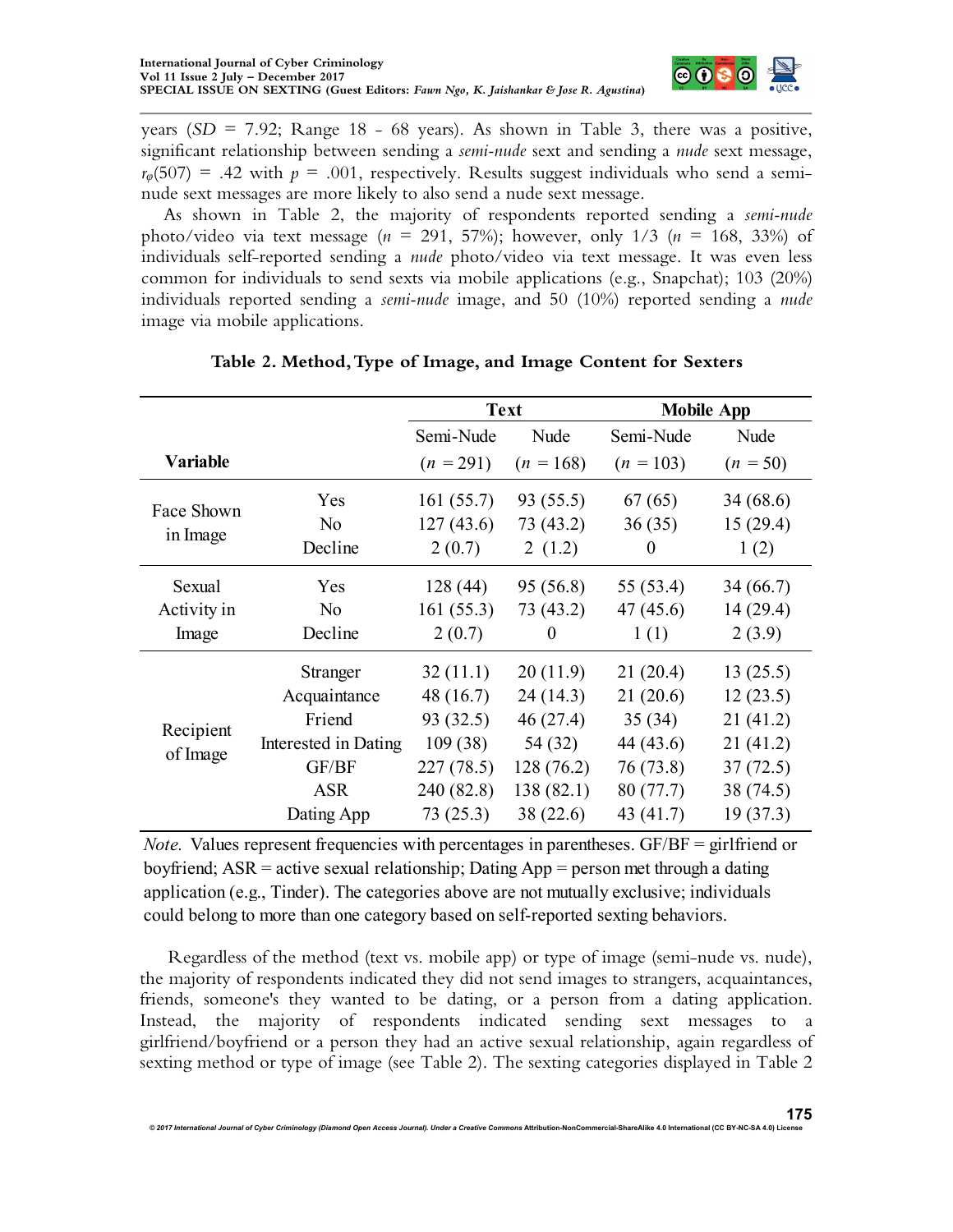are not mutually exclusive; individuals could belong to more than one category based on self-reported sexting behaviors.

#### **Hypothesis Testing**

#### **H1: There are mean differences between individuals who sext and individuals who do not on personality characteristics, moral foundations and self-esteem.**

To determine if there were significant differences between those who engage in sexting and those who do not, a zero-order correlation was conducted (see Table 3). Results indicate a significant, positive relationship between engaging in sexting and Extraversion,  $r_{\rm pb}(507) = 0.13$  with  $p = .003$  and a significant negative relationship between sexting and moral foundation Fairness,  $r_{pb}(507) = -0.10$  with  $p = .03$ . Additionally, a moderate, negative relationship was found between sexting and Conscientiousness,  $r_{ph}(507) = -0.08$ with  $p = .08$ ; Agreeableness,  $r_{pb}(507) = -0.08$  with  $p = .07$ ; and moral foundation Harm,  $r_{\rm pb}(507) = -0.08$  with  $p = .07$ .

#### **Table 3.** *Zero-order Correlations between Individual Differences, Moral Foundation, Self-Esteem, and Sexting Behaviors*

|          |      | Sext     |          | <b>Five-Factor Model</b> |          |          |            | <b>Moral Foundations</b> |         |            |          |         |         |          |
|----------|------|----------|----------|--------------------------|----------|----------|------------|--------------------------|---------|------------|----------|---------|---------|----------|
| Variable | Sext | Semi     | Nude     | N                        |          |          |            |                          | SЕ      | Harm       | Fair     | InGrp   | Aut     | Purity   |
| Sext     |      | $0.67**$ | $0.46**$ | $-0.06$                  | $0.13**$ | 0.05     | $-0.08***$ | $-0.08***$               | $-0.04$ | $-0.08***$ | $-0.10*$ | 0.02    | 0.01    | $-0.03$  |
| Semi     |      |          | $0.42**$ | $-0.10*$                 | $0.10*$  | $0.13**$ | $-0.02$    | $-0.02$                  | 0.02    | 0.04       | 0.01     | $-0.03$ | $-0.01$ | $-0.05$  |
| Nude     |      |          |          | $-0.09*$                 | 0.04     | $0.10*$  | $-0.07$    | $-0.02$                  | $-0.01$ | $-0.00$    | $-0.02$  | $-0.07$ | $-0.04$ | $-0.10*$ |
|          |      |          |          |                          |          |          |            |                          |         |            |          |         |         |          |

\*\*\* *p* < .10, \*\* *p* < .01, two-tailed; \* *p* < .05, two-tailed; Listwise *N* = 507

*Note.* Semi = seminude sext messages; Nude =Nude sext messages; N = Neuroticism; E = Extraversion;

 $O =$  Openness to experience; A = Agreeableness; C = Conscientiousness; SE = Self-Esteem; Ingrp = In-group; Aut = Authority

As shown in Table 4, results from the analysis of variance (ANOVA) indicated significant group differences between individuals who sent sext messages compared to those who did not for Fairness,  $F(1, 507) = 4.91$ ,  $p = .03$ ,  $\omega = .09$ , and Extraversion  $F(1, 507) = 4.91$ 507) = 9.16,  $p = .003$ ,  $\omega = .13$ . Additionally, results indicated a moderate group difference for the follow variables: Agreeableness,  $F(1, 507) = 3.50$ ,  $p = .06$ ,  $\omega = .07$ ; Conscientiousness,  $F(1, 507) = 2.91$ ,  $p = .09$ ,  $\omega = .06$ ; and Harm,  $F(1, 507) = 3.35$ ,  $p =$ .07,  $\omega$  = .07. Results suggested individuals who score higher on extraversion are more likely to engage in sexting compared to individuals who score lower on extraversion. Results also suggested individuals who engage in sexting score lower on conscientiousness, agreeableness, harm, and fairness compared to individuals who do not engage in sexting.

#### **H2: There are differences between those who send** *semi-nude* **sext messages and those who do not on individual differences, moral foundations and self-esteem.**

The authors conducted zero-order correlations between *semi-nude* sexting, individual differences, moral foundations, and self-esteem (see Table 3). Results indicate a significant, positive relationship between *semi-nude* sexting and Openness to Experience,  $r_{\text{nb}}(507)$  = 0.13 with  $p = .004$ , and Extraversion,  $r_{pb}(507) = 0.10$  with  $p = .03$ . In addition, a significant, negative relationship was indicated between *semi-nude* sexting and Neuroticism,  $r_{\rm pb}(507) = -0.10$  with  $p = .02$ . As shown in Table 4, significant group differences existed between individuals who sent *semi-nude* sext messages compared to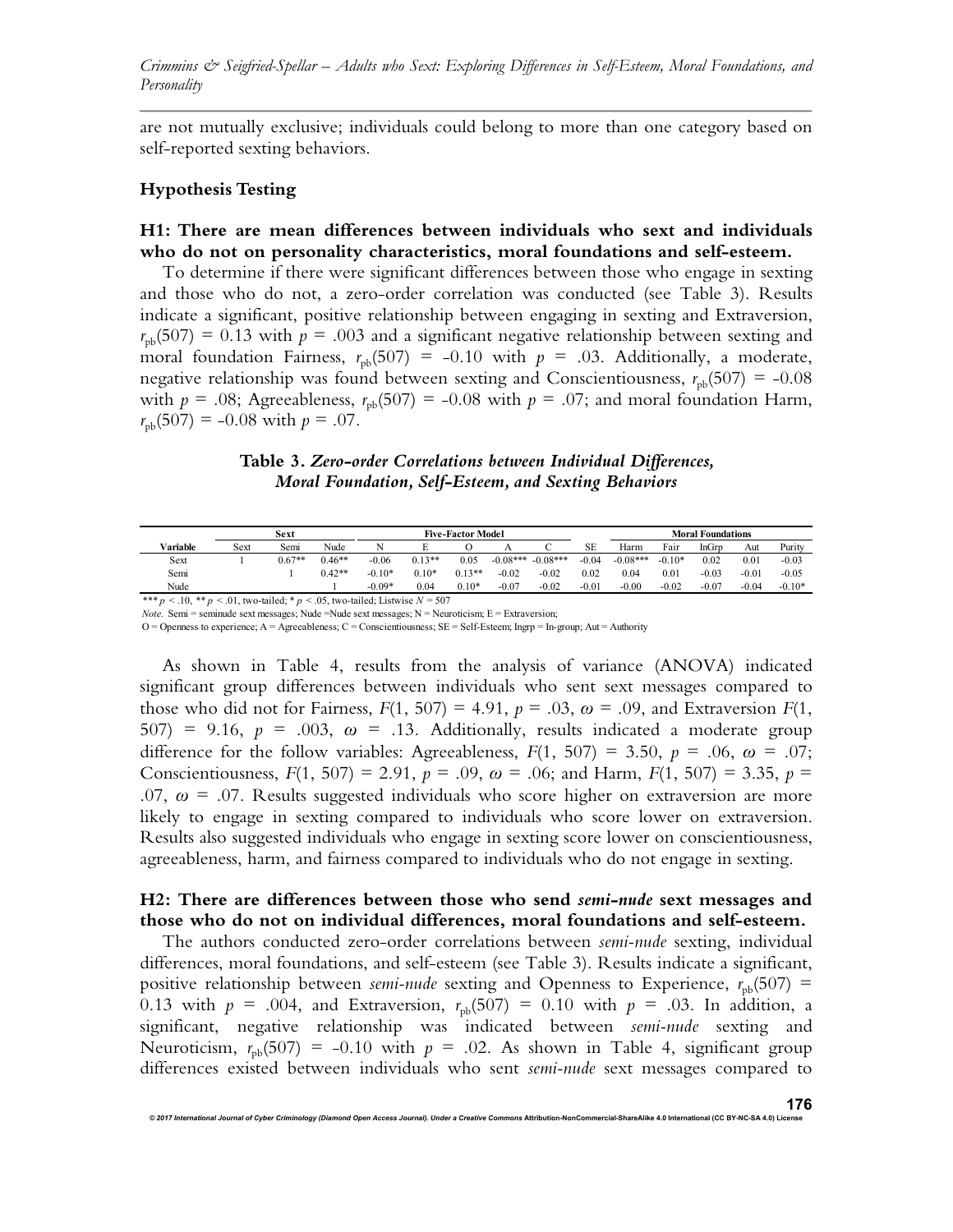

those who did not for the following traits: Neuroticism,  $F(1, 506) = 5.22$ ,  $p = .02$ ,  $\omega =$ .09; Extraversion,  $F(1, 506) = 4.89$ ,  $p = .03$ ,  $\omega = .09$ ; and Openness to Experience,  $F(1, 506) = 4.89$  $506$  = 8.44,  $p = .004$ ,  $\omega = 12$ . Results suggested individuals who engage in *semi-nude* sexting score higher on openness to experience and extraversion and low on neuroticism compared to individuals who do not engage in *semi-nude* sexting.

# **Table 4. Means and Standard Deviations for Individual Differences, Moral Foundations, and Self-Esteem for Sexters vs. Non-Sexters**

|                          |             | <b>Sext</b>    |             | <b>Seminude Sext</b> | <b>Nude Sext</b> |             |  |
|--------------------------|-------------|----------------|-------------|----------------------|------------------|-------------|--|
|                          | Yes         | N <sub>0</sub> | Yes         | No                   | Yes              | No          |  |
| <b>Variables</b>         | $(n = 344)$ | $(n = 164)$    | $(n = 291)$ | $(n = 217)$          | $(n = 168)$      | $(n = 340)$ |  |
| <b>FFMRF</b>             |             |                |             |                      |                  |             |  |
| N                        | 2.40(.81)   | 2.49(.80)      | 2.35(.81)   | 2.52(.80)            | 2.32(.79)        | 2.48(.81)   |  |
| E                        | 3.07(.75)   | 2.85(.80)      | 3.06(.75)   | 2.91(.80)            | 3.05(.72)        | 2.97(.79)   |  |
| $\Omega$                 | 3.34(.67)   | 3.27(.76)      | 3.40(.70)   | 3.21(.69)            | 3.41(.66)        | 3.27(.71)   |  |
| C                        | 3.60(.68)   | 3.70(.70)      | 3.59(.68)   | 3.62(.68)            | 3.58(.67)        | 3.61(.68)   |  |
| A                        | 3.26(.65)   | 3.40(.64)      | 3.28(.67)   | 3.31(.64)            | 3.23(.66)        | 3.32(.64)   |  |
| <b>Moral Foundations</b> |             |                |             |                      |                  |             |  |
| Fairness                 | 4.53(.85)   | 4.70(.77)      | 4.59(.83)   | 4.60(.83)            | 4.55(.78)        | 4.60(.86)   |  |
| Harm                     | 4.57(.87)   | 4.72(.81)      | 4.64(.86)   | 4.60(.83)            | 4.61(.87)        | 4.62(.84)   |  |
| Purity                   | 3.06(1.32)  | 3.15(1.39)     | 3.04(1.33)  | 3.16(1.36)           | 2.90(1.37)       | 3.19(1.31)  |  |
| Authority                | 3.50(1.00)  | 3.48(1.06)     | 3.48(1.04)  | 3.50(1.01)           | 3.44(1.02)       | 3.51(1.02)  |  |
| $In-group$               | 3.29(.98)   | 3.24(.92)      | 3.25(.97)   | 3.31(.96)            | 3.17(0.99)       | 3.32(.95)   |  |
| <b>Self-Esteem</b>       |             |                |             |                      |                  |             |  |
| <b>SE</b>                | 3.62(1.04)  | 3.71(.96)      | 3.66(1.05)  | 3.63(.98)            | 3.62(1.09)       | 3.66(.98)   |  |

*Note.* Values represent means with standard deviation in parentheses;  $N =$  Neuroticism,  $E =$  Extraversion,

 $O =$  Openness to Experience,  $C =$  Conscientiousness,  $A =$  Agreeableness; The FFMRF ranges from 0 (low) to 5 (high); Self-Esteem (SE) scale ranges from 1 (strongly agree) to 5 (strongly disagree); Moral Foundation scale ranges from 0 (not at all relevant) to 5 (extremely relevant)

# **H3: There are differences between those who send** *nude* **sext messages and those who do not on individual differences, moral foundations and self-esteem.**

Finally, the zero-order correlations indicated a significant, positive relationship between *nude* sexting and Openness to Experience,  $r_{\text{pb}}(507) = 0.10$ ,  $p = .03$  (see Table 3). Additionally, a significant, negative relationship was found between *nude* sexting and Neuroticism,  $r_{\text{nb}}(507) = -0.10$  with  $p = .03$ ; and Purity,  $r_{\text{nb}}(507) = -0.10$  with  $p = .02$ . Results from the ANOVA showed significant group differences between individuals who sent *nude* sext messages compared to those who did not for the following variables (see Table 4): Neuroticism,  $F(1, 506) = 4.35$   $p = .04$ ,  $\omega = .08$ ; Openness to Experience,  $F(1, 506) = 4.35$   $p = .04$ ,  $\omega = .08$ ; Openness to Experience,  $F(1, 506) = 4.35$ 506) = 4.69,  $p = .03$ ,  $\omega = .08$ ; and Purity,  $F(1, 506) = 5.29$ ,  $p = .02$ ,  $\omega = .09$ . Overall, individuals who sent *nude* sext messages score higher on openness to experience and lower on neuroticism and purity compared to individuals who do not engage in sending nude set messages.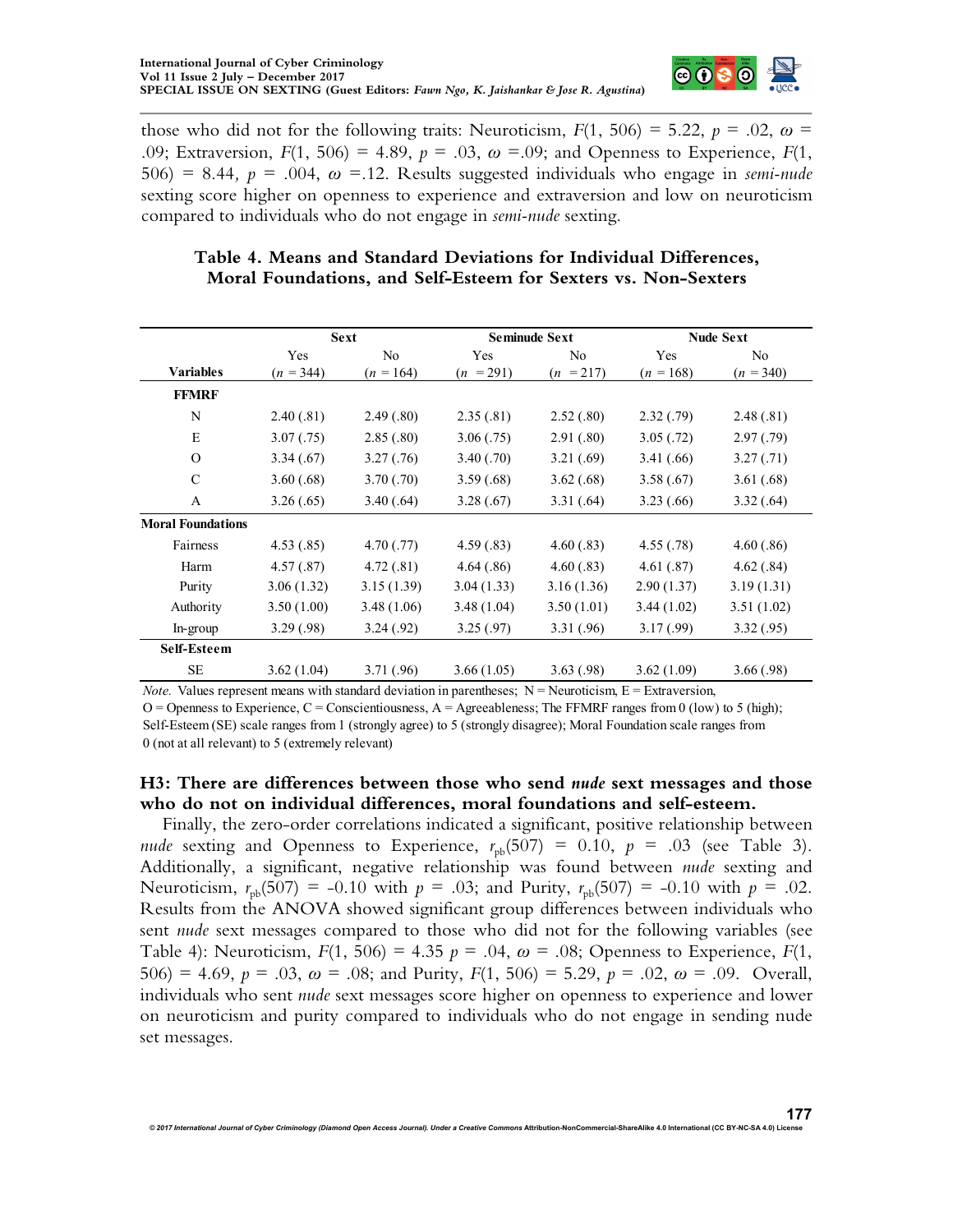*Crimmins & Seigfried-Spellar – Adults who Sext: Exploring Differences in Self-Esteem, Moral Foundations, and Personality* 

#### **Discussion**

The current study found sexting is prevalent among adults, which is consistent with previous research (Stasko & Geller, 2015). However, the current study found only 68% of individuals self-reported engaging in sexting compared to 88% of adults in the Stasko and Geller's study (2015). Our sample demographics and sampling procedures were similar to Stasko and Geller's (2015) study; however, our study included more men; though, it is unclear as to why our sample reported less sexting behaviors. Still, we believe our findings suggest sexting is a common behavior among adults, especially those in their 20s and 30s, not just a "common and normalized practice" among young people (i.e., 16-29 years of age; see Yeung et al., 2014, p. 332). Compared to Yeung et al. (2014), who reported 38% of sexters were in their 20s, we found 50% (*n* = 173) of sexters were in their 20s, and 35%  $(n = 122)$  of sexters were in their 30s. Additional research is needed to explore the sexting behaviors of adults, and why sexting appears to decline for both men and women in their 40s; especially since some research suggests "women with declining fertility think more about sex" (see Easton, Confer, Goetz, & Buss, 2010, p. 516).

The current study also examined the method (text message vs. mobile application) used for sending sext messages. Our respondents reported using both text messaging and mobile applications to engage in sexting; however, more individuals still use traditional text messaging, which is contrary to Van Ouytsel et al. (2017); however, they sampled 15 to 18 year olds. This difference in preference for traditional texting vs. mobile app messaging may be due to adult vs. adolescent sampling. Future research should determine longitudinally how sexting changes from adolescence to adulthood.

Additionally, the current study found regardless of image type or method for sending the image, the majority of respondents indicated sending images to their girlfriend/boyfriend or an individual they had an active sexual relationship. Research examining sexting among young adults and college students suggest sexting is becoming a "prevalent part of today's youth dating culture" (Spencer, et al., 2015, p S22). The current study provides evidence that sexting is also a part of adult dating culture, specifically for sexual relationships and committed relationship (i.e., boyfriend/girlfriend); in general, previous research indicates individuals in a relationship are more likely to sext (Dir, Coskunpinar, Steiner, & Cyders, 2013a; Dir, Cyders, & Coskunpinar, 2013b; Hudson, 2011; Weisskirch & Delevi, 2012). In addition, we found the majority of individuals who sext do not send sext messages to strangers, acquaintances, or individuals they met on a dating application; consistent with the findings of Yeung et al. (2014). Overall, individuals may be more likely to send sexts when in a sexual relationship and/or committed relationship because of the perceived level of trust and increased level of trust. Therefore, future research should examine the role of trust in sending sexts with images, and other relationship factors, such as long distance relationships and length of relationship.

Finally, our hypotheses were supported in that individual differences and moral foundations were related to sexting behaviors; however, consistent with previous research (Gordon-Messer et al., 2012; Hudson, 2011), self-esteem was not associated to sexting in our sample of adults. More specifically, sexters scored higher on extraversion and lower on agreeableness and conscientiousness compared to non-sexters; low agreeableness and low conscientiousness describes individuals who are impulsive, irresponsible, and lack longterm goals; high extraversion is related to gregariousness and excitement seeking (see Egan, 2009; John, Naumann, & Soto, 2008). In addition, low agreeableness and low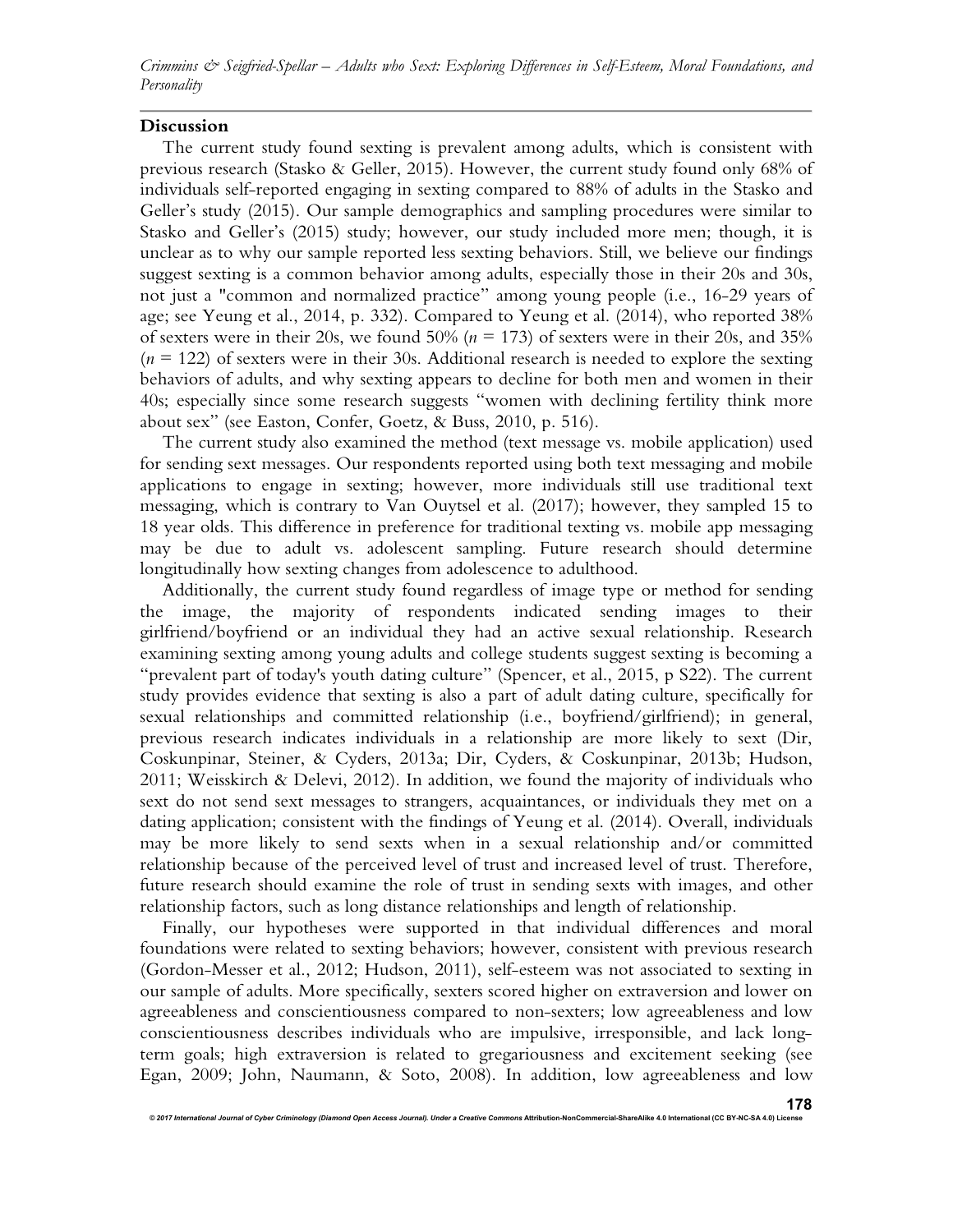

conscientiousness strongly associate with antisocial behavior (see Jones, Miller, & Lynam, 2011). These individual differences also support previous research that suggests sensationseeking and negative urgency (i.e., impulsivity) are related to sexting (Dir et al., 2013b). Historically, low agreeableness and low conscientiousness are also related to traits associated with the dark triad, specifically Machiavellianism and psychopathy (see Schmitt, 2004). Therefore, future research should examine additional individual differences, such as the dark triad (e.g., Machiavellianism).

Additionally, individuals who engage in *semi-nude* sexting score higher on openness to experience and extraversion and low on neuroticism compared to individuals who do not engage in *semi-nude* sexting. According to previous research, high extraversion and low agreeableness are related to sexual risk-taking for men (Turchik, Garske, Probst, & Irvin, 2010). Similarly, high extraversion has been associated with increased risk-taking behaviors (Schmitt, 2004). Further, individuals who engage in *nude* sexting score higher on openness to experience and low on neuroticism. High openness to experience describes individuals who are more motivated and willing to try unconventional things; low neuroticism describes individuals who are more emotionally stable. Regarding neuroticism, our findings were not consistent with that of Delevi and Weisskirch (2013), who found high neuroticism predicted sending sexually suggested picture or video. This discrepancy may be due to differences in sampling procedures; Delevi and Weisskirch (2013) sampled undergraduate students from a child/human development classes, whereas the current study solicited adults from MTurk.

With regards to moral foundations, individuals who self-reported engaging in sexting scored lower on harm and fairness compared to individuals who do not engage in sexting. This finding appears consistent with our reported individual differences; according to Glenn, Iyer, Graham, Koleva, and Haidt (2009), psychopathy predicted low scores on harm and fairness. Harm foundation refers to "attachment systems and an ability to feel the pain of others" (MoralFoundations.org, 2016, para. 2), and fairness foundation refers to the idea of "justice, rights and autonomy" (para. 3). Essentially, individuals who engage in sexting are less concerned with harm and fairness moral principles. Further, individuals who engaged in *nude* sexting scored lower on purity compared to individuals who did not sext. Purity foundation is "shaped by the psychology of disgust and contamination," and individuals try to live in an "elevated, less carnal and more noble way" (MoralFoundations.org, 2016, para. 6); purity foundation is also rooted in religious traditions (e.g., the body is a temple; MoralFoundations.org, 2016, para. 6). Thus, individuals who send *nude* sexts are less concerned with purity as a moral foundation. However, the current study found no significant differences for *semi-nude* sexting and moral foundations.

Although the current study is the first to assess adult sexting behaviors with moral foundations, individual differences, and self-esteem, there are limitations. Specifically, sexting was measured by a self-report survey; self-report surveys require participants to remember past behaviors, which could be inaccurate based on the individuals' ability to recall. However, because of the ethical and legal issues surrounding sexting research, anonymous internet-based surveys, as a data collection method, preserves the privacy of individuals.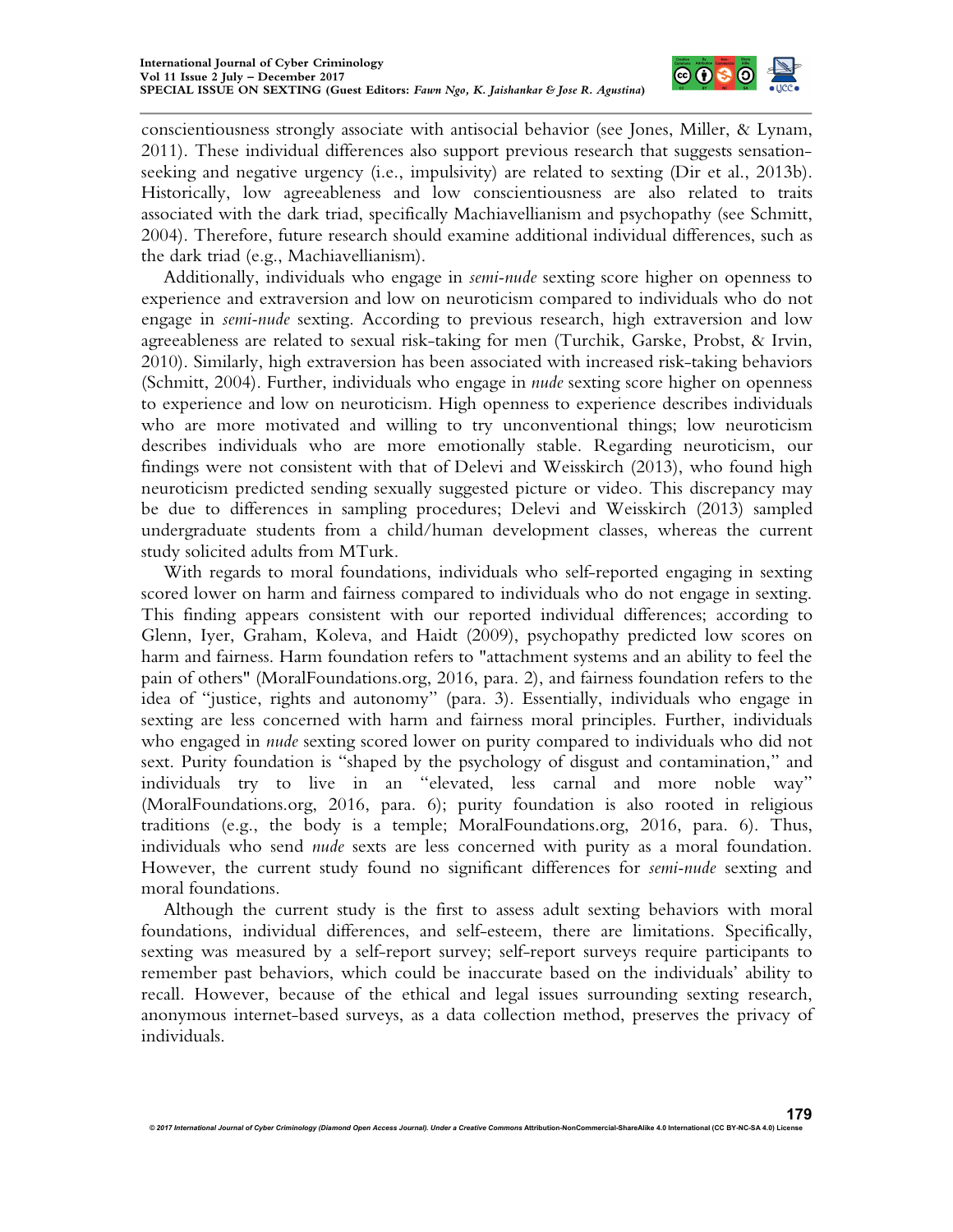*Crimmins & Seigfried-Spellar – Adults who Sext: Exploring Differences in Self-Esteem, Moral Foundations, and Personality* 

### **Conclusion**

Overall, the vast majority of adult respondents' self-reported engaging in sexting. Consistent with previous research, the current study found self-esteem was not associated with sexting behaviors. However, our hypothesis was supported in that there were significant differences for individual differences and moral foundations among sexters vs. non-sexters. The individual differences predictive of sexting behaviors are also associated with other forms of risk-taking and/or antisocial behaviors; however, for adults, sexting may be seen as a less risky behavior since the majority of the recipients of sexts were in committed or sexual relationships. Thus, adults with these individual differences may be predisposed to engage in sexting behaviors; however, they are not likely to send seminude/nude images to strangers. In addition, moral foundations were related to sexting and nude sexting behaviors; future research should explore the relationship between moral foundations and other forms of online deviance and risky behaviors. Overall, for adults, sexting may be a normal and healthy aspect of relationships (i.e., committed and/or sexual; see Stasko & Geller, 2015); but for minors, sexting remains a serious problem due to the legal implications (Hinduja & Patchin, 2015), and the lack of foresight into the consequences of sharing intimate images (e.g., bullying, harassment).

#### **References**

- Abraham, A. E. (2015) *Sexting uncensored: an exploratory study of the behaviors, experiences and perceptions of sexting among college students*. Unpublished Master's Thesis. California State University, Fresno. Fresno, California.
- Arditte, K. A., Çek, D., Shaw, A. M., & Timpano, K. R. (2015). The importance of assessing clinical phenomena in Mechanical Turk re-search. *Psychological Assessment*, *28*(6),684-691.
- Associated Press and Music Television. (2009). *2009 AP-MTV Digital Abuse Study.*  Retrieved from http://www.athinline.org.
- Berinsky, A. J., Huber, G. A., & Lenz, G. S. (2011). Using Mechanical Turk as a subject recruitment tool for experimental research. *Submitted for review*.
- Crimmins, D. M., & Seigfried-Spellar, K. C. (2014). Peer attachment, sexual experiences, and risky online behaviors as predictors of sexting behaviors among undergraduate students. *Computers in Human Behavior*, *32*, 268-275.
- Dean, M. (2012, October 18). The Story of Amanda Todd. *The New Yorker*. Retrieved from http.//newyorker.com.
- Delevi, R., & Weisskirch, R.S. (2013). Personality factors as predictors of sexting. *Computers in Human Behavior*, *29*(6), 2589-2594.
- Dir, A. L., Coskunpinar, A., Steiner, J. L., & Cyders, M. A. (2013a). Understanding differences in sexting behaviors across gender, relationship status and sexual identity, and the role of expectances in sexting. *Cyberpychology, Behavior and Social Networking 16*(8) 556 -574.
- Dir, A. L., Cyders, M. A., & Coskunpinar, A. (2013b). From the bar to the bed via mobile phone: A first test of the role of problematic alcohol use, sexting, and impulsivity-related traits in sexual hookups. *Computers in Human Behavior*, *29*(4), 1664- 1670.
- Drouin, M,. & Landgraff, C. (2011). Texting, sexting, and attachment in college students' romantic relationships. *Computers in Human Behavior, 28*(2), 444-449.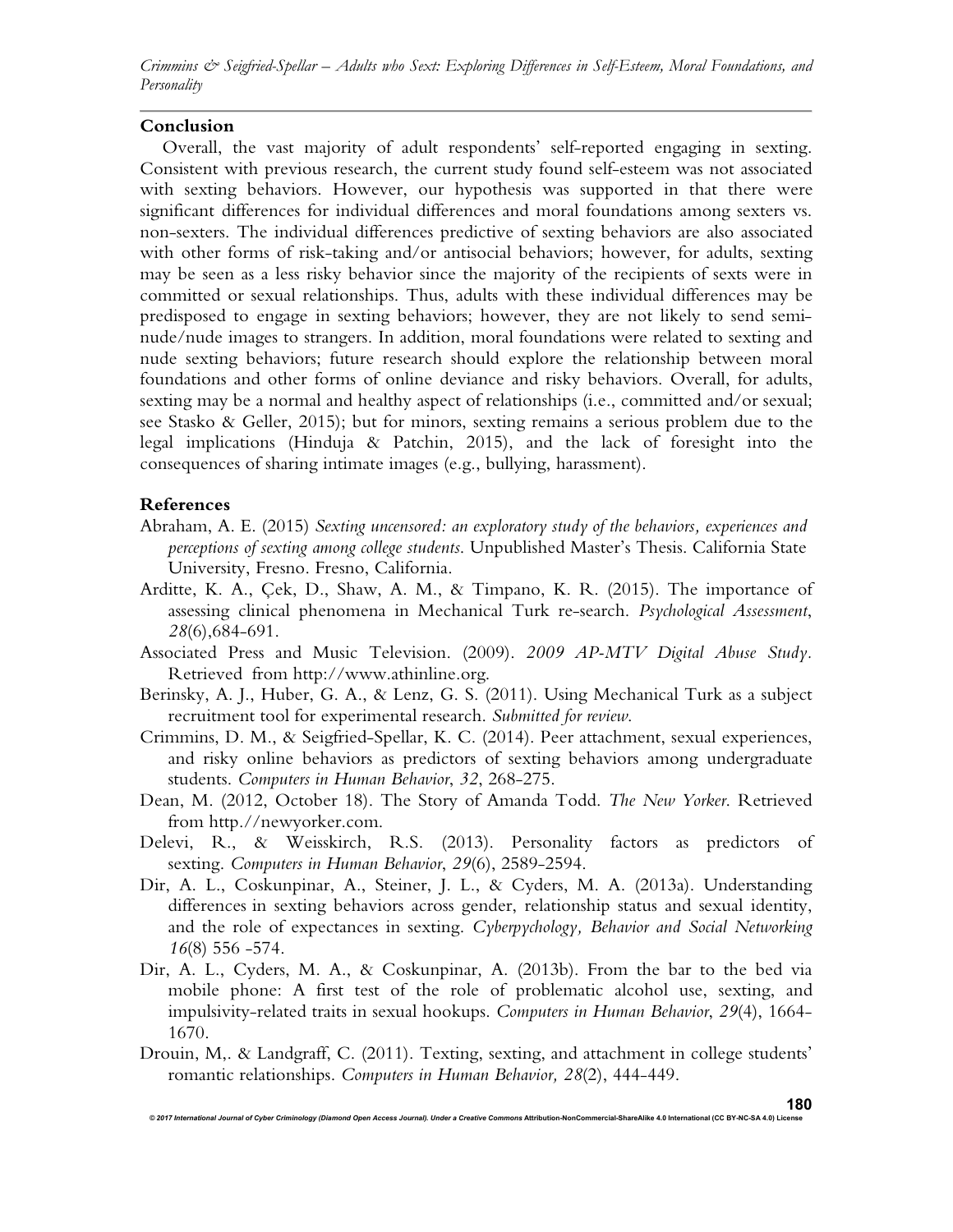

- Easton, J. A., Confer, J. C., Goetz, C. D., & Buss, D. M. (2010). Reproduction expediting: Sexual motivations, fantasies, and the ticking biological clock. *Personality and Individual Differences*, *49*(5), 516-520.
- Egan, V. (2009). The 'big five': Neuroticism, extraversion, openness, agreeableness and conscientiousness as an organizational scheme for thinking about aggression and violence. In M. McMurran & R. C. Howard (Eds.). *Personality, Personality Disorder and Violence* (pp. 63-79). UK: John Wiley & Sons.
- Field, A. (2013). Discovering *Statistics using IBM SPSS Statistics*. 4<sup>th</sup> ed. Thousand Oaks, CA: Sage Publications.
- Glenn, A. L., Iyer, R., Graham, J., Koleva, S., & Haidt, J. (2009). Are all types of morality compromised in psychopathy?. *Journal of personality disorders, 23*(4), 384-398.
- Gordon-Messer, D., Bauermeister, J. A., Grodzinski, A., & Zimmerman, M. (2013). Sexting among young adults. *Journal of Adolescent Health, 52*, 301-306.
- Graham, J., Haidt, J., & Nosek, B. (2008). The Moral Foundations Questionnaire. Retrieved from www.MoralFoundations.org.
- Haidt, J. (2012). *The righteous mind: Why good people are divided by politics and religion*. Vintage.
- Haidt, J., & Joseph, C. (2004). Intuitive ethics: How innately prepared intuitions generate culturally variable virtues. *Daedalus*, *133*(4), 55-66.
- Hastings, K. (2009, March 10). Teenager commits suicide after "sexting" a nude photo to her boyfriend made her life misery. *Daily Mail*. Retrieved from http://www.dailymail.co.uk.
- Hinduja, S., & Patchin, J. W. (2016). State sexting laws: A brief review of state sexting and revenge porn laws and policies.
- Hudson, H. K. (2011). *Factors affecting sexting behaviors among selected undergraduate students*. Southern Illinois University at Carbondale.
- John, O. P., Naumann, L. P., & Soto, C.J. (2008). Paradigm shift to the integrative Big Five trait taxonomy: History, measurement, and conceptual issues. In O. P. John, R. W. Robins, & L. A. Pervin (Eds.), *Handbook of personality* (pp. 114–158). New York, NY: Guilford Press.
- Johnson, D. R., & Borden, L. A. (2012). Participants at your fingertips using Amazon's Mechanical Turk to increase student–faculty collaborative research. *Teaching of Psychology, 39,* 245–251.
- Jones, S.E., Miller, J.D., & Lynam, D.R. (2011). Personality, antisocial behavior, and aggression: A meta-analytic review. *Journal of Criminal Justice, 39*(4), 329–337.
- Kirk, R. E. (1996). Practical significance: A concept whose time has come. *Educational and psychological measurement*, *56*(5), 746-759.
- Klettek, B., Hallford, D. J., & Mellor, D. J. (2014) Sexting prevalence and correlates: A systematic literature review. *Clinical psychology review, 34*(1), 44-53.
- Lewis, I., Watson, B., & White, K. M. (2009). Internet versus paper-and-pencil survey methods in psychological experiments: Equivalence testing of participant responses to health-related messages. *Australian Journal of Psychology*, *61*(2), 107-116.
- McGraw, K. O., Tew, M. D., & Williams, J. E. (2000). The integrity of web-delivered experiments: Can you trust the data?. *Psychological Science*, *11*(6), 502-506.
- Miller, M. (2015, September 21). N.C. just prosecuted teenage couple for making child porn of themselves. *The Washington Post*. Retrieved from http://washingtonpost.com.